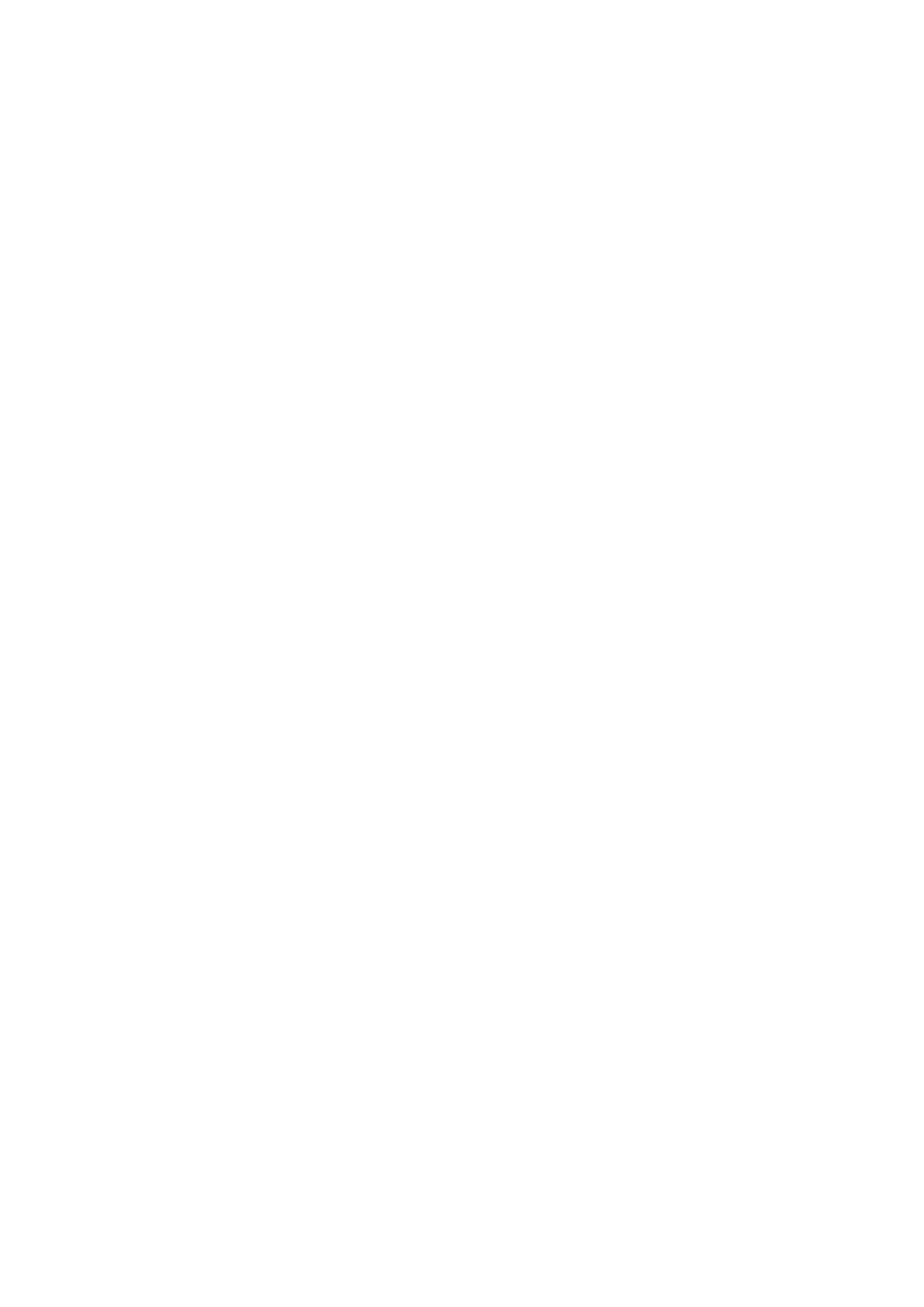# **Filament dynamics and transport in the Scrape-Off-Layer of ASDEX Upgrade**

A. Herrmann, A. Schmid, H.W. Müller, M. Maraschek, J. Neuhauser, A. Kirk<sup>1</sup>, ASDEX Upgrade Team

Max-Planck-Institut für Plasmaphysik, Boltzmannstr. 2, D-85748 Garching, Germany <sup>1</sup>EURATOM/UKAEA Fusion Association, Culham Science Centre, Abingdon, UK

e-mail: [albrecht.herrmann@ipp.mpg.de](mailto:albrecht.herrmann@ipp.mpg.de) 

**Abstract** Measurements at different experiments have shown that a few 10% of the energy loss from the confined plasma during an ELM cycle is deposited to non-divertor components. Usually, these components are not designed to receive high heat loads. The measurement and the extrapolation of these non-divertor loads to a next step fusion reactor are essential for the design of in-vessel components. The energy released from the pedestal plasma during an ELM is concentrated in field aligned helical structures, so called filaments, distributed around the torus with a quasi mode number in the order of 10. These filaments are rotating and moving radially. Theoretical modelling of the filament dynamics relies on different assumptions and results in contradictory predictions for the velocity and size scaling of such filaments. This paper reports on measurements of velocity, radial extend, and electron density of filaments in the far SOL of ASDEX Upgrade, as well as on the energy content of such filaments by a new filament probe. The probe carries a set of radially and poloidally separated Langmuir pins around a magnetic pick-up coil and can be moved towards the plasma by a magnetic drive. Radial and poloidal velocity of filaments are calculated from time delay measurements together with the amplitude and width of the corresponding ion saturation current signal. 466 filaments have been analysed. Several trends have been derived from a series of scatter plots. Most important, it has been shown that filaments with large radial extent move faster than smaller ones, and that filaments with higher density move faster than filaments with less density. From a comparison of filament size and density, we could show that the filaments loose density by parallel losses and broaden radially with time. In AUG, the filaments would be depleted after a distance of about 12 cm from the separatrix. The radial velocity of filaments does not seem to vary with time or distance from the separatrix, i.e. no acceleration could be identified from the data. The data would favour models that predict large filaments to move faster. The modelling of the magnetic signal requires the assumption of a rotating mode structure inside the separatrix otherwise the required currents are not consistent with the measured ion saturation currents. From the comparable decay length of heat load and particle flux a simple one point model for the ion energy and heat load is derived.

#### **1. Introduction**

Measurements at different experiments have shown that a few 10% of the energy loss from the pedestal plasma during an ELM cycle is deposited to non-divertor components [1]. Usually, these components are not designed to receive high local heat loads. The measurement and the extrapolation of these non-divertor loads to a next step fusion reactor are essential for the design of in-vessel components. The energy released from the pedestal plasma during an ELM is concentrated in field aligned helical structures, so called filaments, distributed around the torus with a quasi mode number in the order of 10 [2-4].

These filaments are rotating and moving radially. Theoretical models of the filament dynamics relies on a variety of assumptions and results in partly contradictory predictions for the velocity and size scaling of such filaments [5-7].

This paper reports on measurements of filament parameters by Langmuir probes, magnetic pick-up coils and IR-cameras in ASDEX Upgrade.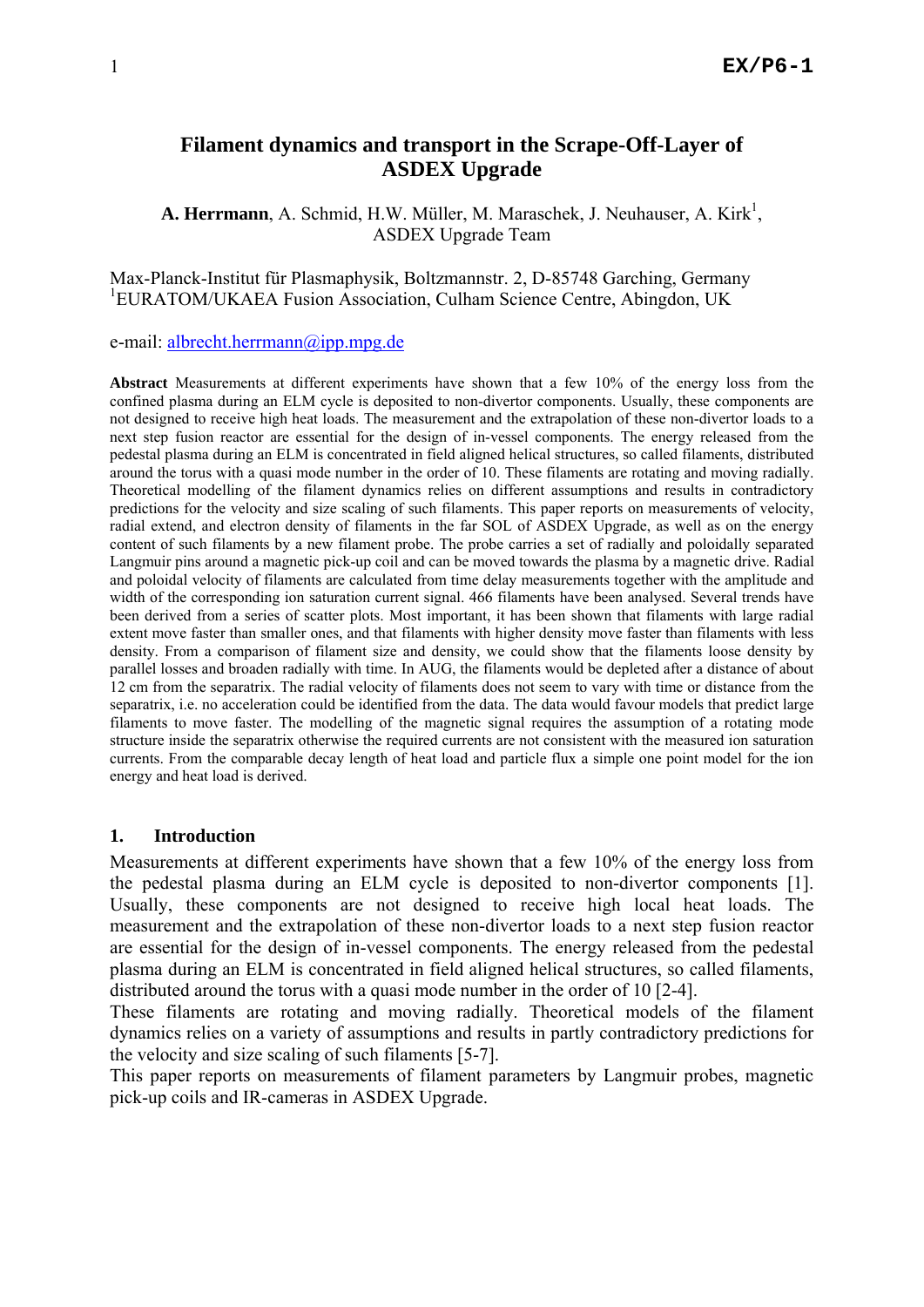## **2. Experimental**

The data discussed in this paper is based on localized measurements in the outer midplane of ASDEX Upgrade by a set of electric, magnetic and thermographic diagnostics. The probes are toroidally separated by about 20° but connected along magnetic fields as shown in [Fig. 1](#page-3-0).

A new filament probe to measure the filament dynamics at a given local position was installed in 2006 and updated for the 2007 campaign. The probe combines a magnetic pick-up coil measuring the radial component of the local magnetic field and Langmuir probes (LPs). The LPs are positioned in the tungsten coated graphite shielding of the pick-up coil. Radial and poloidal velocity of filaments are calculated from time delay between the maximum of the ion saturation current as measured by the radially and toroidally separated Langmuir pins (see *[Fig.](#page-4-0)  [2](#page-4-0)*).

A magnetic drive was developed and installed to change the radial position of the filament probe by about 5 cm [8]. This allows to move the probe out of the limiter shadow towards the plasma by about 1 cm. The radial dependence of the filament behaviour was scanned by moving the plasma with respect to the probe, varying the separatrix to probe distance between 5 an 11 centimetres. For the presented results, 466 filaments of type-I ELMs have been analysed from several discharges with the following parameters:  $I_P = 0.8$  MA,  $B_t = -2.5$  T,  $P_{\text{heat}} = 6-7.5$  MW and a line averaged density n =  $6x10^{19}$ m<sup>-3</sup>.

In addition to the filament probe, a Mach type reciprocating probe was used to measure the ion saturation current in the far SOL outside any limiter shadow with 2 MHz sampling rate. Simultaneously, the surface temperature of the probe head was recorded by a high speed IRcamera [9] and the heat flux to the probe head was calculated with the 2D-code THEODOR [10]. The settings of the camera were optimized to get sufficient spatial resolution (2 mm) and a good time resolution of 100 μs/frame in order to allow the detection of filaments during an ELM.

Inside the reciprocating probe head a 3D magnetic pick-up coil was used to measure the components of the magnetic field during ELMs.



<span id="page-3-0"></span>Fig. 1 *(left) CAD view of one part of the ASDEX Upgrade vessel. The blue line shows the filament as a field aligned structure The surface temperature of the reciprocating probe head was measured with a fast IR-camera. (middle and right) Probe head and magnetic drive of the filament probe. A magnetic pick-up coil in the center is surrounded with a tungsten covered graphite shield with embedded Langmuir probes, operated as single probes in ion current saturation branch. The numbering of the LPs is as used in the text. The Langmuir pins stick 5 mm out of the graphite tiles. For measurements, the filament probe is moved out of the limiter shadow by applying a voltage to the magnetic coil that is then tilted due to the torque caused by the external magnetic field.*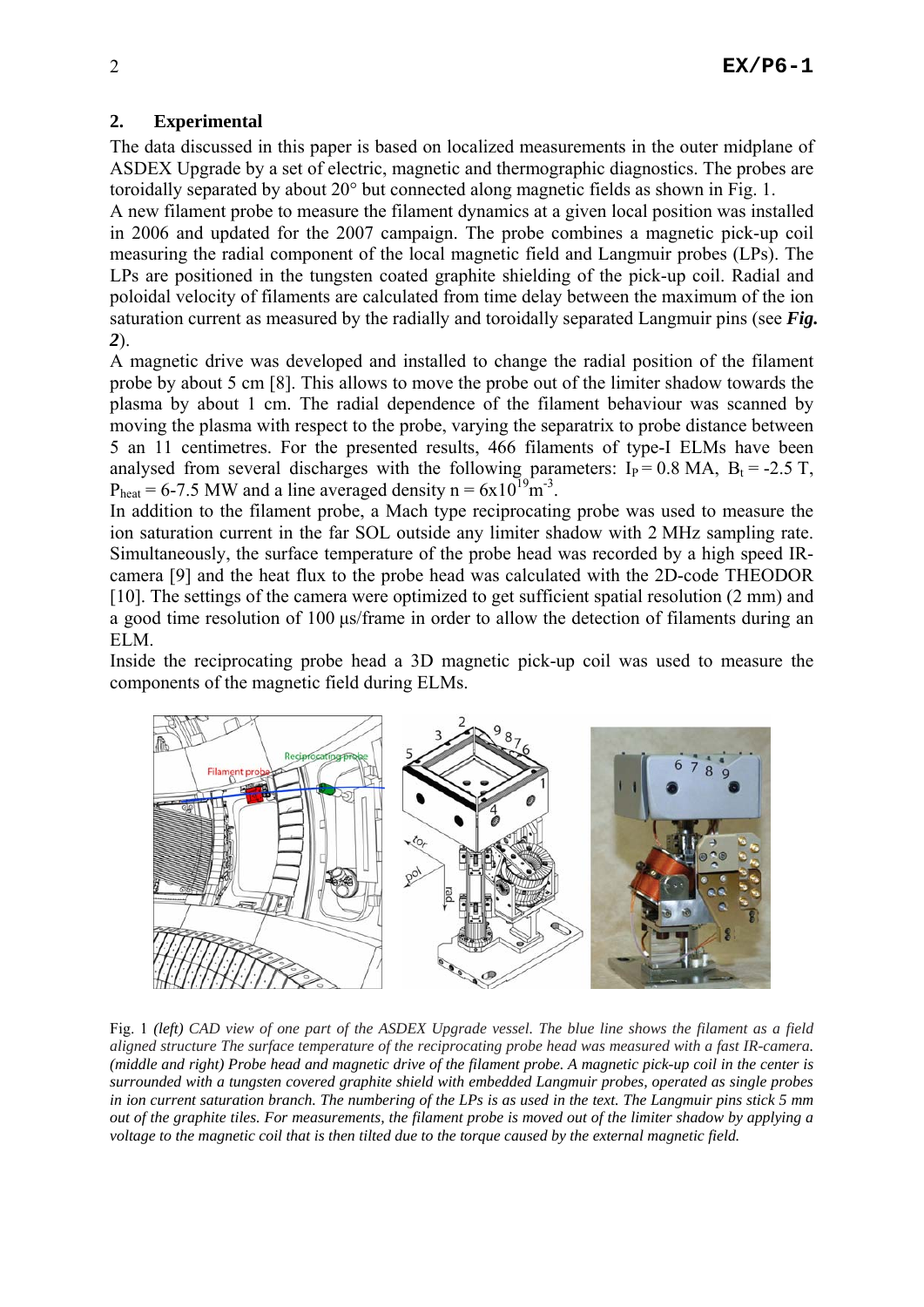### **3. Results and discussion**

The statistics of the radial velocity and the size of the filaments as derived from the measurements with the filament probe is reported in the next section. Combined measurement of ion saturation current and heat flux and the conclusions for the character of the SOL transport are shown in the second section of this chapter. Finally, the signature of the magnetic signal is modelled by simulating a moving filament with different parameters.

## **3.1. Filament dynamics**

The radial velocity, width and strength of filaments are deduced from the temporal evolution of the ion saturation signal of the LPs at the filament probe. A typical example for the data evaluation is shown in [Fig. 2.](#page-4-0) The ordinate is the radial separation of the pins so that a radially moving filament will result in a straight line in this plot. The scale of the jsat signals is indicated by the bars for each plot. Each individual spike is interpreted as a single filament and its radial velocity is calculated from the time delay of the peak maxima. A Gaussian distribution is fitted to the selected individual fits a shown in the zoom-in of [Fig. 2](#page-4-0). The full width at half maximum of this distribution is interpreted as width of the filament.



<span id="page-4-0"></span>*Fig. 2 Characteristic signals of the radially separated pins of the filament probe. The ordinate is the radial separation of the pins so that a radially moving filament will result in a straight line in this plot. The scale of the jsat signal is indicated by the bars for each individual plot. The shape of the jsat peak is fitted by a Gaussian distribution as shown in the zoo-in. The insert gives the pin numbering and the mapping of the pins along field line to the same toroidal position.* 

The analysed parameters of the filaments show a large scatter well outside the experimental error. This is due to the stochastic character of ELMs as reported already from recent measurements and found also in the heat load to the probe head as reported in the next section. Nevertheless, several trends have been derived from a series of scatter plots. [Fig. 3](#page-5-0) shows the radial filament velocity in dependence on the electron density and the radial extent of the filament, respectively. For the radial extend a lower limit is given by the limited time resolution (1 MHz) of the data acquisition system as indicated by the red line. It is obvious from both plots that there is a lower limit for the radial velocity which is increasing with the radial size and the density of the filament. A log-log plot reveals that these lower limits can be approximated by an exponential dependence with  $v_{rad} \ge 200m/s \exp(n_{\text{fil}}/1.1210^{19}m^{-3})$  and

 $v_{rad} \ge 300$  *m* / *s* exp( $\Delta_{rad}$  /0.0125*m*). These functions are shown by the dashed blue lines in [Fig. 3](#page-5-0). Boxcar averaging technique of the scatter data is used to reveal the tendency of the radial velocity with density and size, respectively, plotted as blue curve. This averaged data are fitted by a square root like dependence from the abscissa values.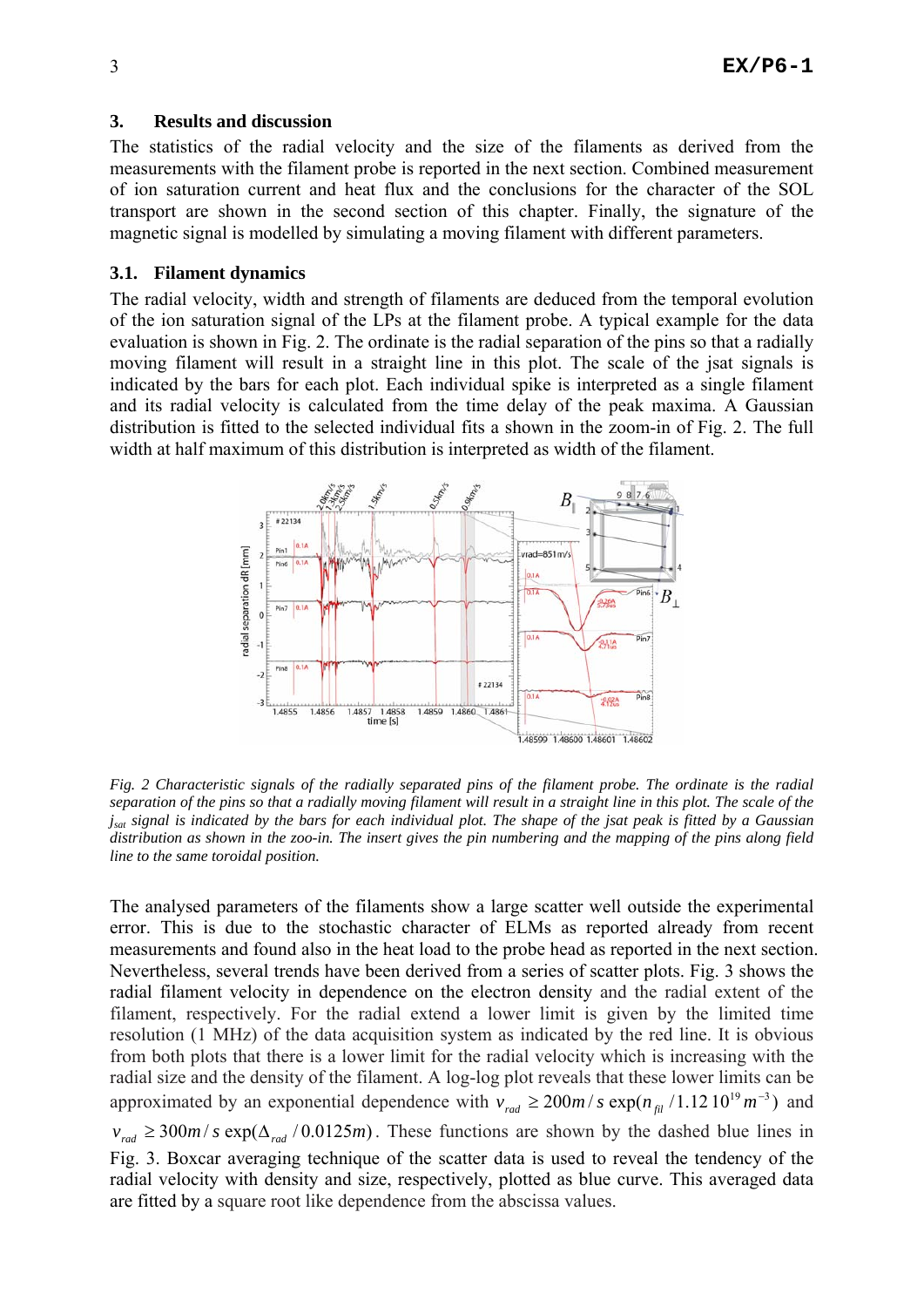From these plots, it can be concluded, that filaments with large radial extent move faster than smaller ones, and that filaments with higher density move faster than filaments with less density. This allows a verification of models and predictions for filament movement. Models that predict a decrease of the radial velocity with size and density can be excluded on the base of these data.



<span id="page-5-0"></span>*Fig. 3 Scatter plots of the radial filament velocity in dependence on the electron density (left) and the radial extent of the filament (right). The dashed blue curves show a lower limit for the radial velocity. Large or dense filaments move faster than smaller or thinner ones. Light blue: Mean radial velocity obtained by a boxcar averaging technique. Orange: Fits of to the mean radial velocities with a square root like dependence from the abscissa value. The red curve indicates the detection limit due to the sampling rate of the data acquisition system.* 

From the variation of the radial distance between separatrix and probe follows that the density of the filament decreases and the radial width increases with increasing distance. Whether or not this means that the total amount of particles is constant is investigated in [Fig. 4](#page-6-0) where the particle content of a filament is plotted vs. the radial distance. The dashed line is a linear fit with  $n_{\text{fil}} \Delta_{\text{rad}} \le 710^{17} \text{ m}^{-2} - 6.510^{18} \text{ m}^{-3} \text{ dR}$ . The solid curve is the product of the individual fits of  $n_{\text{fil}}$  and  $\Delta_{\text{rad}}$  [11]. The slope of the dashed line is negative, which means that the particle content of a filament decreases from its initial value of about  $n_{\tilde{p}l}^0 = 7 \cdot 10^{17} m^{-2}$  with time, i.e. with the distance from the separatrix, which can be explained by parallel losses. With the most likely radial velocity of  $v_{rad} = 1 \text{ km/s}$ , the resulting loss rate is 6.5  $10^{22} / m^2 s$ . This is in quite good agreement with a simple estimate for free particle flow along the field lines,  $\Gamma = n_{\text{fil}} c_s = 1.3 \, 10^{23} / m^2 s$ , using the most probable filament density and the sound speed for the temperatures of section [3.2](#page-6-1).

In AUG, the filaments would be depleted after a distance of about 12 cm from the separatrix. The radial velocity of filaments does not seem to vary with time or distance from the separatrix, i.e. no acceleration could be identified from the data. Again, the data favour models that predict large filaments to move faster [12].

Plotting the data as probability distribution function (PDF) results in the following parameters for the radial dynamics of the filaments:  $v_{rad} = 1.1 \text{ km/s}, \Delta \text{rad} = 2.7 \text{ mm}.$ 

The same procedure as shown in [Fig. 2](#page-4-0) was applied to the pins 1-5 measuring the velocity perpendicular to the magnetic field lines. The relation between toroidal and poloidal movement is given by the local field inclination. This is for the presented geometry about  $v_{\text{pol}}/v_{\text{tor}} = 1/5$ . The deduced parameters for the poloidal movement are:  $\Delta \text{pol} = 1 \text{cm}$  with a broader velocity distribution  $v_{pol} = 0.5$ -2.6 km/s.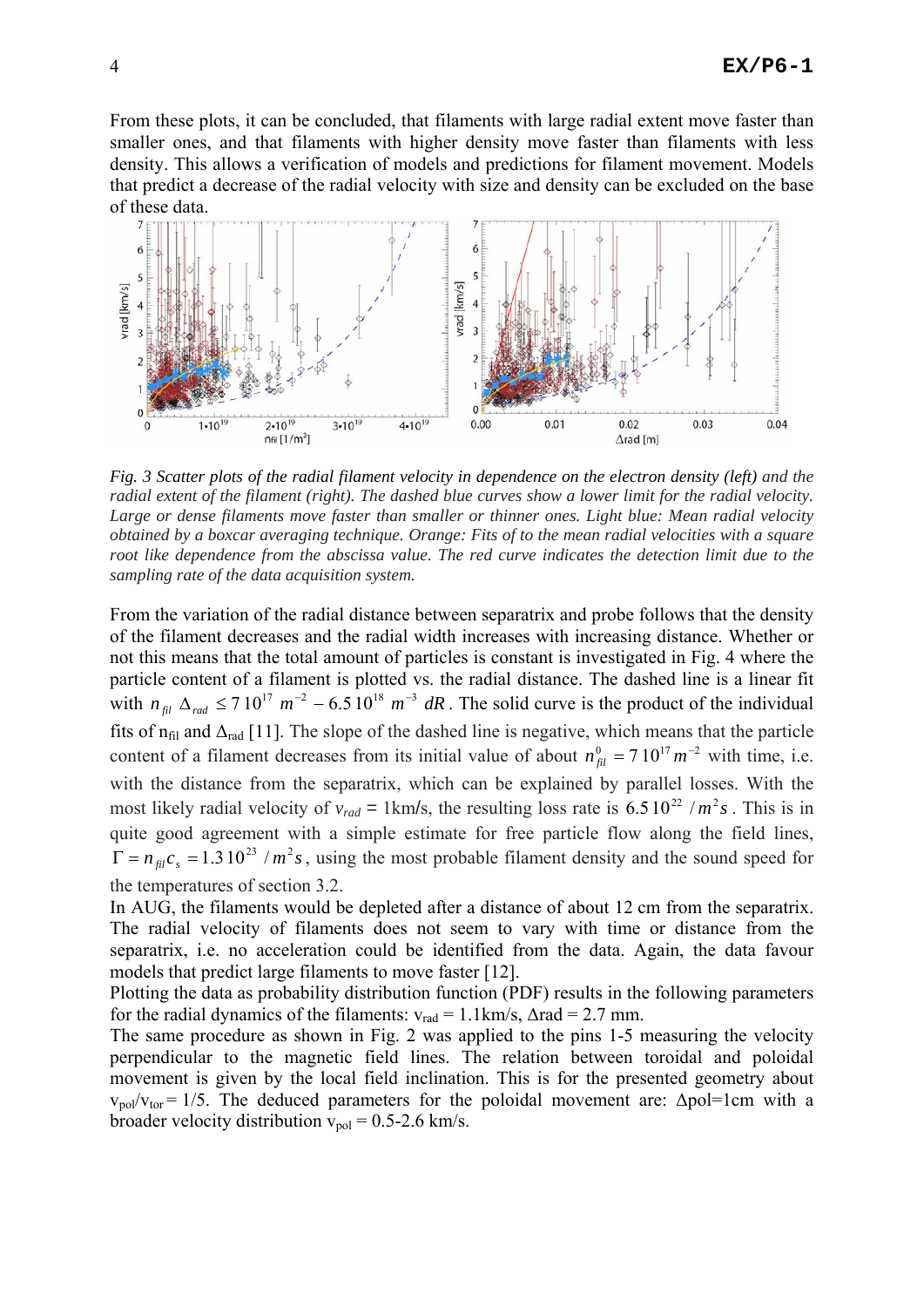

<span id="page-6-0"></span>*Fig. 4 Particle content of the filament in dependence of the radial distance between separatrix and filament probe. The dashed line shows a linear fit, the solid line the product of the individual fits of the density and radial size variation with radial distance.* 

#### <span id="page-6-1"></span>**3.2. Heat and particle flux**

Combined measurements of heat and particle flux were done with both LPs in the field of view of the thermography system. A radial scan of far SOL parameters was performed by varying the radial distance between separatrix and probe position.



<span id="page-6-2"></span>*Fig. 5 Radial decay of the jsat signal for the first 4 filaments in an ELM* 

*Fig. 6 Radial decay of the particle flux ( jsat) measured by the filament and the reciprocating probe and the heat load to the probe head of the reciprocating probe.* 

In [Fig. 5](#page-6-2) the radial decay of the first 4 filaments of an ELM are plotted. It is obvious that despite the large scatter of about a factor 10 the data points follow an exponential decay. In addition, there is no degradation of the filament strength with the temporal distance from the start of the ELM, at least for the first filaments of an ELM. This should be expected for quasi mode numbers of about 10. The reason for the strong scatter might be a variation of the starting parameters, i.e. the filament parameters in the pedestal region or a scatter of the radial velocity resulting in more or less time for parallel losses.

The radial decay of the jsat signal measured by the filament and the reciprocating probe, respectively, and the heat load to the probe head of the reciprocating probe are shown in [Fig. 6.](#page-6-2) For comparison, the particle flux is expressed in heat flux by using a distance independent factor of  $\gamma_s T_e = 100 eV$  as conversion factor, with  $\gamma_s$  the sheath transmission factor. The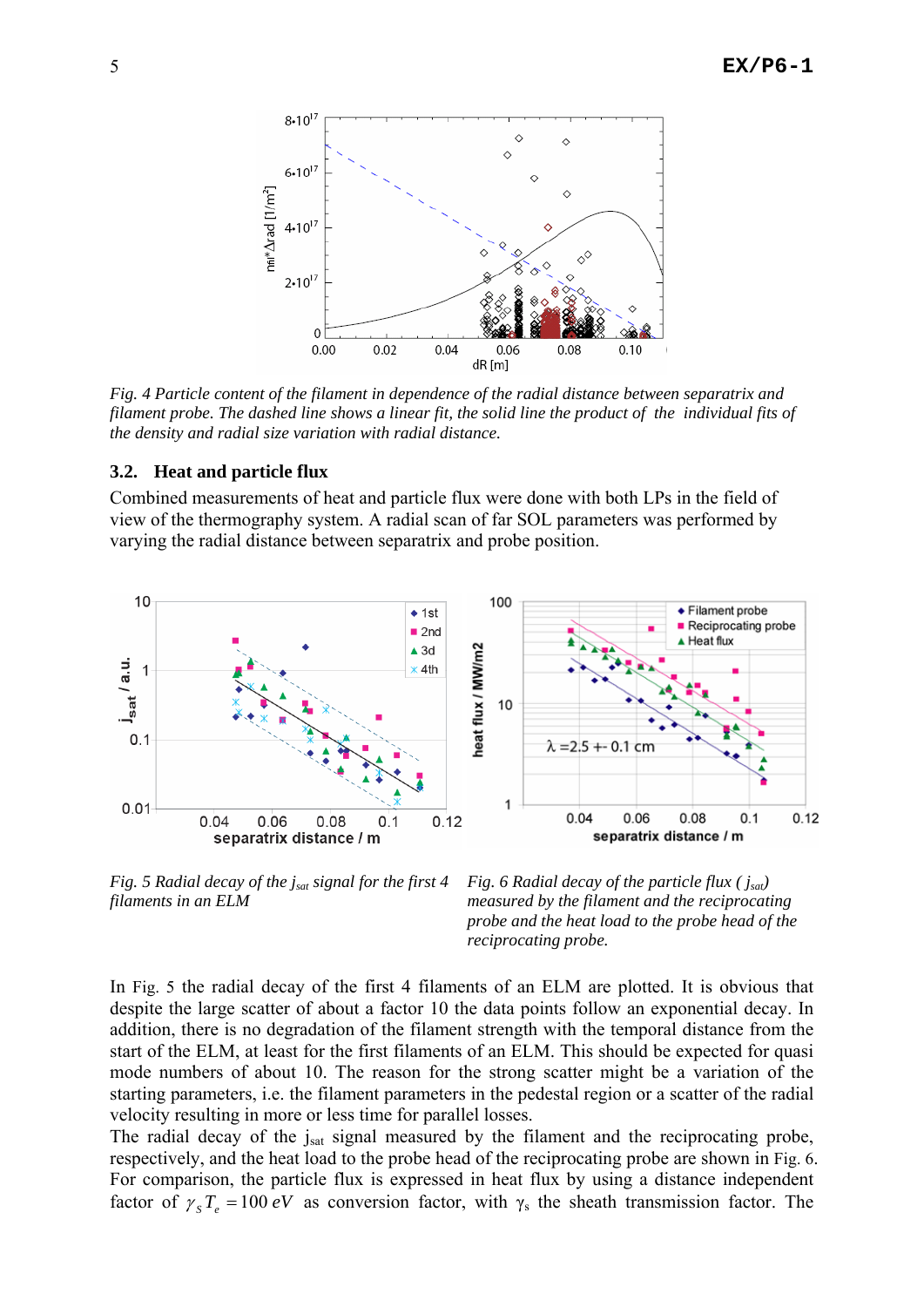radial decay of the ion saturation current and the heat load show comparable decay lengths. This is not trivial because heat and particle flux are linked by the particle temperature.



<span id="page-7-0"></span>*Fig. 7 Contribution of electron and ion heat conduction, as well as ion heat convection to the parallel energy loss in dependence on the temperature. For this plot a ratio of Ti/Te = 10 is assumed.* 

Comparable decay lengths for heat and particle flux implies a constant temperature in the far SOL and an energy loss from the filament due to particle loss at the ends, i.e. dominating convective losses in a semi-collisional regime. This assumption is checked in [Fig. 7](#page-7-0) by plotting the main contributors to parallel energy loss, heat conduction by electrons and ions  $(\sim T_{e,i}^{7/2})$ , as well as ion convective losses ( $\sim n_e T_i^{3/2}$ ). For smaller temperatures, convection becomes the dominant loss mechanism, but decreases with decreasing density. Typical parameters for a regime with dominating ion convection losses in ASDEX Upgrade are  $T_i < 100 \text{ eV}$  n<sub>e</sub>  $\approx 1 \times 10^{19} \text{ m}^3$  (T<sub>i</sub>/T<sub>e</sub> > 2.6). This is consistent with the experimental data for ion temperature and filament density calculated from heat and particle flux of  $T_i = 30 \div 60 \text{ eV}$ and  $n_e \approx 4 \div 6 \, 10^{19} \, m^{-3}$ .

### **3.3. Magnetic probe measurement**

The pick-up coils in the filament and the reciprocating probe gives a total of 7 magnetic coils to measure the magnetic signature of a filament. The signals show a clear ELM signature as shown in [Fig. 9](#page-8-0). This magnetic signature was simulated by moving current distributions in front of the magnetic probes [12]. 3 cases and its parameter dependence were investigated: a uni-and a bi-directional current distribution in the far SOL near to the probe with motion parameters from the filament probe (filament case) and a bi-directional current distribution in the pedestal region with size and velocity as expected for rotating modes (mode case).

Bi-directional current distributions can be fitted with a unique parameter set to the measured magnetic signals for the 3D magnetic coils, i.e. the same fit parameter set is applied to simulate all 3 signals of the 3D magnetic probe. A bi-directional current distribution represents a filament where the current is short circuited in the filament itself and not across external structures. The effect of parameter variation on the shape of the magnetic signal is shown in [Fig. 8.](#page-8-1)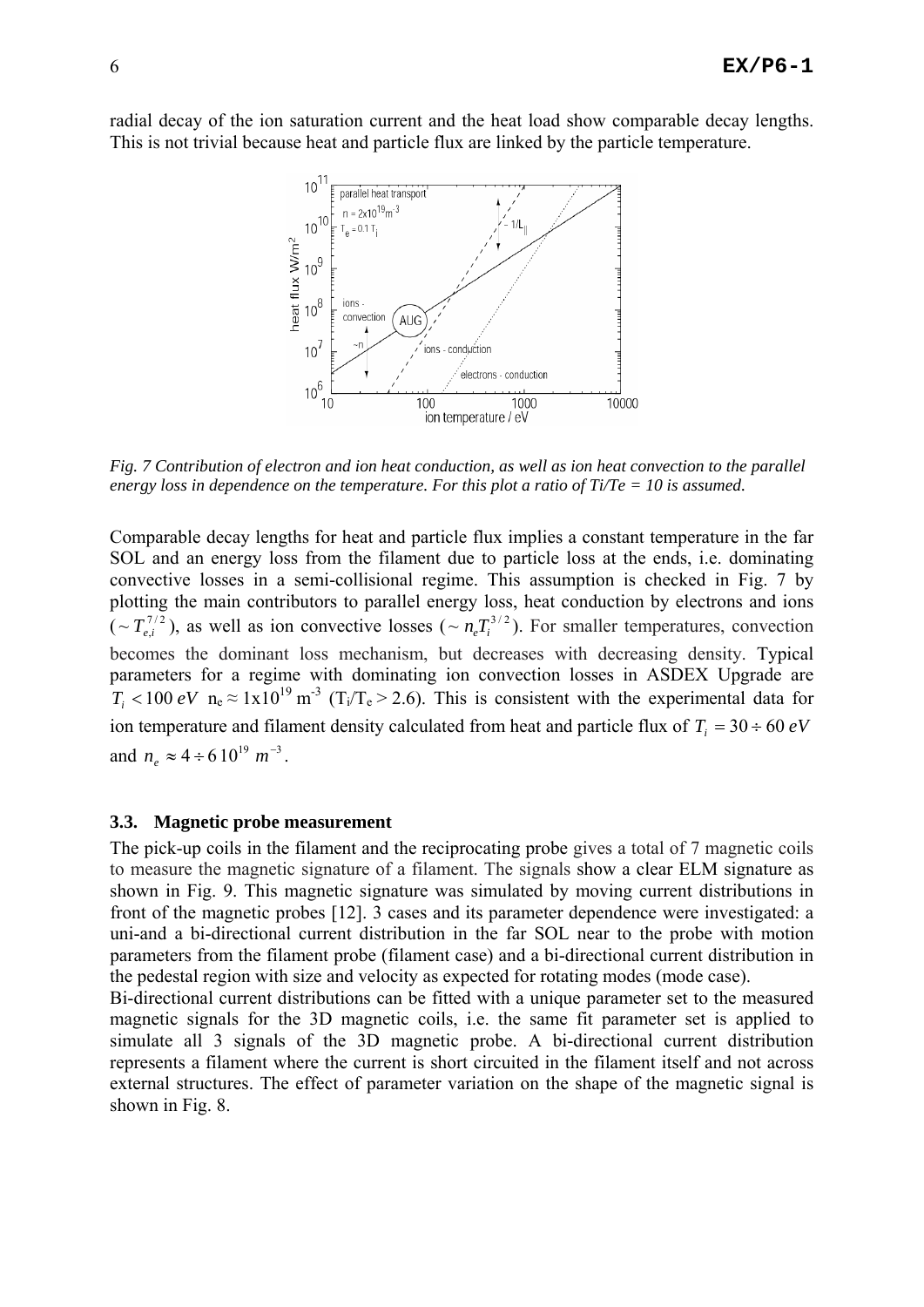

<span id="page-8-1"></span>*Fig. 8 Parameter dependencies for the determination of filament properties from the magnetic signature. Solid lines indicate strong influences, dashed lines denote weak dependencies. Multiple dependencies make the full determination difficult, but additional information can strongly reduce the parameter space.* 



<span id="page-8-0"></span>*Fig. 9 Magnetic signature of the magnetic pick-up coils of the filament probe and the 3 components of a 3D coil at the reciprocating probe. (left) Matching the measurement with an uni-directional current with*  $I = 60A$ . Right: Bi-directional current with  $I = 150A$ . Filament parameters:  $\Delta_{rad}^* = 7$  *mm*  $\Delta_{pol}^* = 15$  *mm*,  $v_{rad} = 2.2$  *km / s*,  $v_{pol} = 3.2$  *km / s*. The arrow denotes the point where the filament *touches pins 2 and 3 in the simulation (filament case).* 

The result of the simulation is shown in [Fig. 9.](#page-8-0) The shape as well as the absolute signal can be well reproduced with a bi-directional current distribution for both, the filament and the mode case, respectively, a filament rotating slowly ( $v_{pol} = 3.5$  km/s) in the SOL and a fast ( $v_{pol} = 20$ km/s) rotating filament inside the separatrix. The required current densities are about 120 A/cm<sup>2</sup> for the filament in the far SOL and 600 A/cm<sup>2</sup> inside the separatrix, respectively. This parameters, required to simulate the measured magnetic signals, have to be compared to the maximum ion saturation current of about 15 A/cm<sup>2</sup> that was measured by Langmuir probes in the far SOL. I.e. the signal of the magnetic pick-up coils is caused by remote filaments of the pedestal region in contact to the core plasma allowing a high current flow.